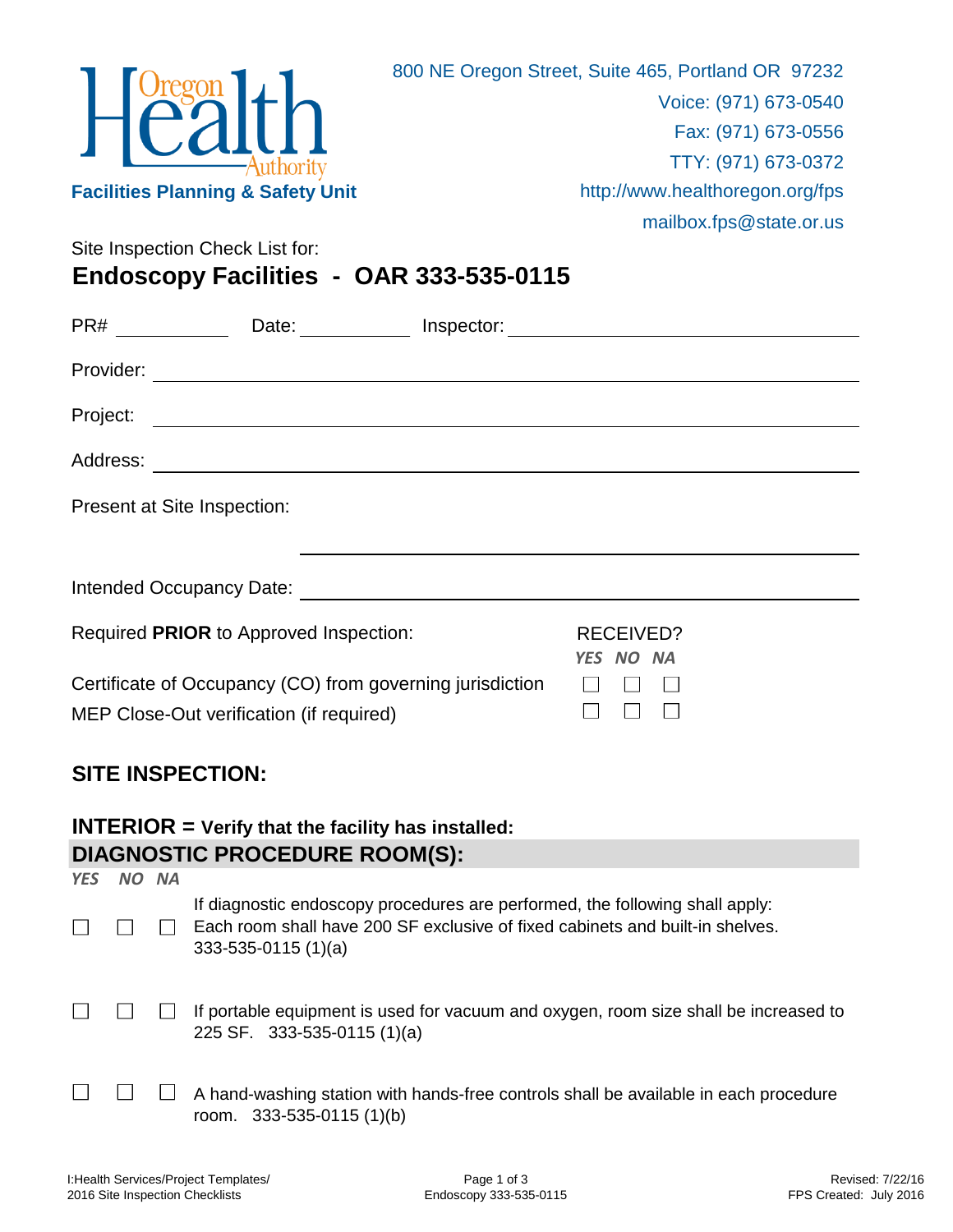|            |       | Station outlets for oxygen, vacuum (suction,) and medical air shall be provided in<br>accordance with Table 5, OAR 333-535-0300, Use of portable equipment is allowable<br>when a piped-in central system is not available. $333-535-0115(1)(c)$                                                                                                                                                                   |
|------------|-------|--------------------------------------------------------------------------------------------------------------------------------------------------------------------------------------------------------------------------------------------------------------------------------------------------------------------------------------------------------------------------------------------------------------------|
|            |       | Mechanical ventilation shall comply with OAR 333-535-0300, including Tables 2 & 3 of<br>the same rule. If endoscopy rooms also serve for bronchoscopy services, these<br>systems must meet ventilation requirements for this service in Table 2, OAR 333-535-<br>333-535-0115 (1)(d)<br>0300.                                                                                                                      |
|            |       | <b>INSTRUMENT PROCESSING FACILITIES:</b>                                                                                                                                                                                                                                                                                                                                                                           |
| <b>YES</b> | NO NA | There shall be dedicated processing room(s) for cleaning and disinfecting<br>instrumentation. Cleaning spaces shall allow for flow of instrumentation from the<br>contaminated area to the clean area and, then to clean storage cabinets which may be<br>in enclosed cabinets in the procedure room. Clean equipment spaces, including<br>storage, must protect equipment from contamination.<br>333-535-0115 (2) |
|            |       | The following space and equipment shall be included:<br>If scopes are cleaned by hand, 2 separate utility sinks, arranged to prevent splash from<br>1 to the other, 1 for clean and 1 for soiled equipment processing.<br>$333-535-0115(2)(a)$                                                                                                                                                                     |
|            |       | A separate hand-washing sink $333-535-0115(2)(b)$                                                                                                                                                                                                                                                                                                                                                                  |
|            |       | Space and facilities for the disposal of waste materials. $333-535-0115(2)(c)$                                                                                                                                                                                                                                                                                                                                     |
|            |       | When automatic endoscope cleaners and sonic processors are used, space and<br>plumbing fixtures for this equipment shall be provided. 333-535-0115 (2)(d)                                                                                                                                                                                                                                                          |
|            |       | Ventilation System: Negative air pressure and exhaust air from the room per Table 2,<br>OAR 333-535-0300, shall be maintained. A hood is recommended for off-gassing and<br>sterilants that cause respiratory irritation.<br>333-535-0115 (2)(e)                                                                                                                                                                   |
|            |       | Outlets for vacuum and/or compressed air shall be provided in accordance with the<br>Functional Program.<br>333-535-0115 (2)(f)                                                                                                                                                                                                                                                                                    |

## **PATIENT HOLDING AND RECOVERY AREA (if not shared with surgical:**